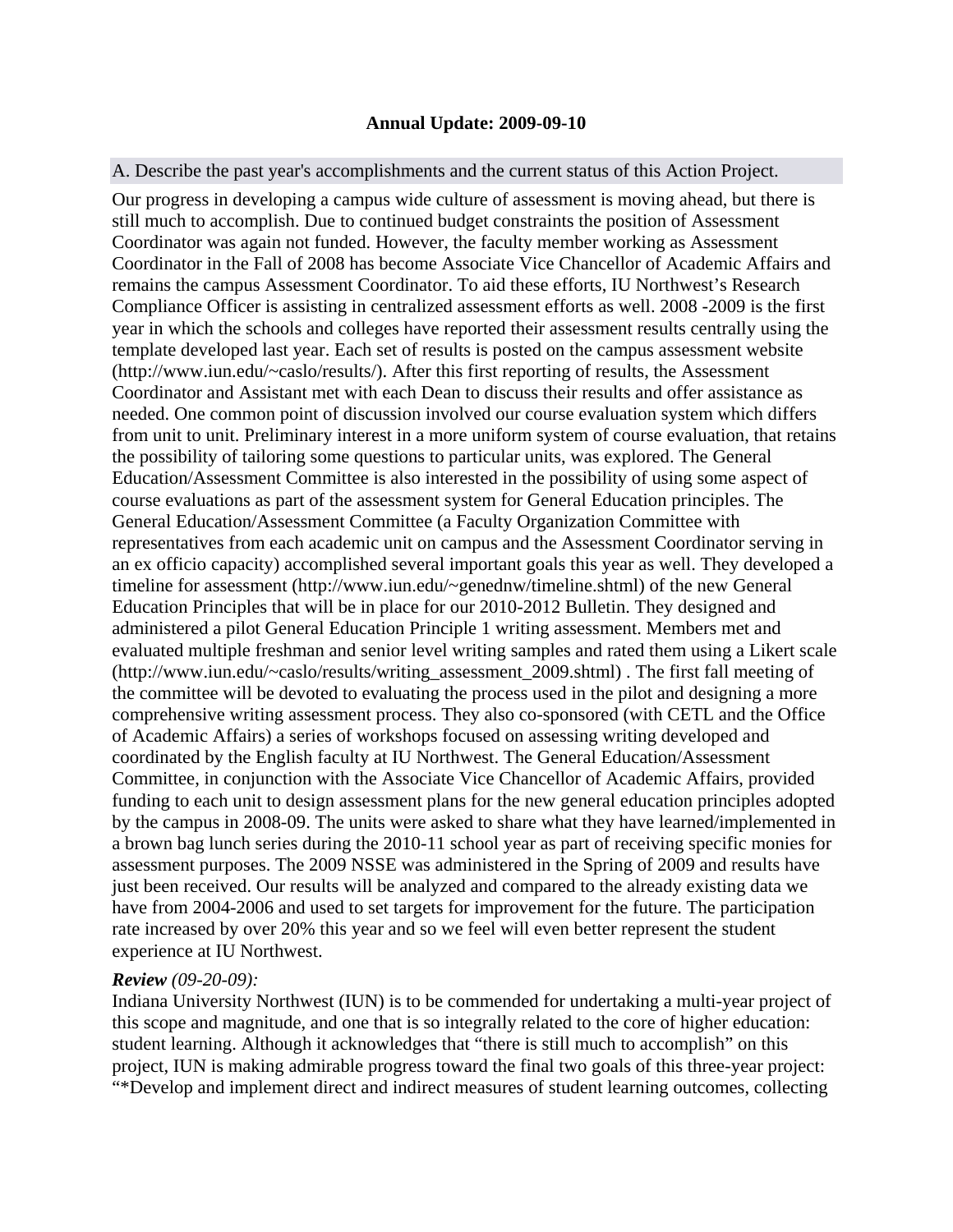and analyzing the data for these outcomes (ongoing: 2008-01-01 to 2009-12-31 and beyond), and \*Develop processes that utilize the data for continuous improvement related to student learning outcomes (2009-12-31)." As part of its centralization of assessment efforts, IUN focuses on three levels of student learning: general education, discipline-specific, and co-curricular. IUN has completed specific actions over the past year to further efforts on all three levels (Categories 1, Helping Students Learn, and 8, Planning Continuous Improvement). First of all, IUN gives an excellent picture of the progress of general education assessment, highlighting the creation of an assessment timeline and the design and administration of a pilot writing assessment. Second, IUN notes that the past year was the first in which the schools and colleges reported their assessment results using the template developed previously, and that these results were posted on the campus assessment website, as well as reviewed by the Assessment Coordinator and Assistant with each appropriate Dean. In future years, IUN might consider developing measures and goals for departments' compliance with assessment reporting, as well as measures and goals for the quality of their assessments. (In fact, IUN alludes to this potential opportunity in section C. of this update.) Third, IUN notes that NSSE results have recently been received and that they will be used as a measure of co-curricular student learning. IUN notes that both the General Education Assessment Committee and departments have expressed interest in having course evaluations include specific questions tailored toward student learning at these two levels. Although this strategy can be effective, it will be important for administrators and faculty assessment leaders to understand, communicate, and respect the different purposes which course/instructor evaluation and student learning assessment have (Category 5: Leading and Communicating). Results of course evaluation and student learning assessment should be shared and used differently.

#### B. Describe how the institution involved people in work on this Action Project.

The Office of Academic Affairs continued to provide funding for faculty development activities (attendance of 2 faculty at the Assessment Institute at IUPUI each year, sponsoring a national speaker on assessment of writing on campus), invested in a part time Assessment Assistant (to aid the Assessment Coordinator who is also serving as Associate Vice Chancellor of Academic Affairs), provided funds to each academic unit to jumpstart assessment of the new General Education principles, and has played an advisor role in the development of the Campus Plan for Assessment of Student Learning Outcomes. The General Education/Assessment Committee of the Faculty Organization has played a major role this year in assessment as they transition from primarily focusing on the development of General Education principles to assessment and is described in detail above. The committee has also presents their ongoing work at the Faculty Organization meetings on a regular basis throughout the year, thereby providing a forum for all faculty to learn about ongoing assessment activities. The campus assessment website (http://www.iun.edu/~caslo/ ) is updated regularly with both results and resources and so is another way for faculty to learn about and participate in campus assessment activities.

### *Review (09-20-09):*

The fact that a broad range of faculty are involved in student learning assessment efforts at IUN is very positive (Category 4, Valuing People), as is the fact that the academic administration provides resources in terms of funding and guidance to the faculty in their assessment efforts (Category 5, Leading and Communicating). All faculty have the opportunity to be apprised of assessment initiatives through the regular reporting of the General Education Assessment Committee at Faculty Organization meetings and through the regularly updated assessment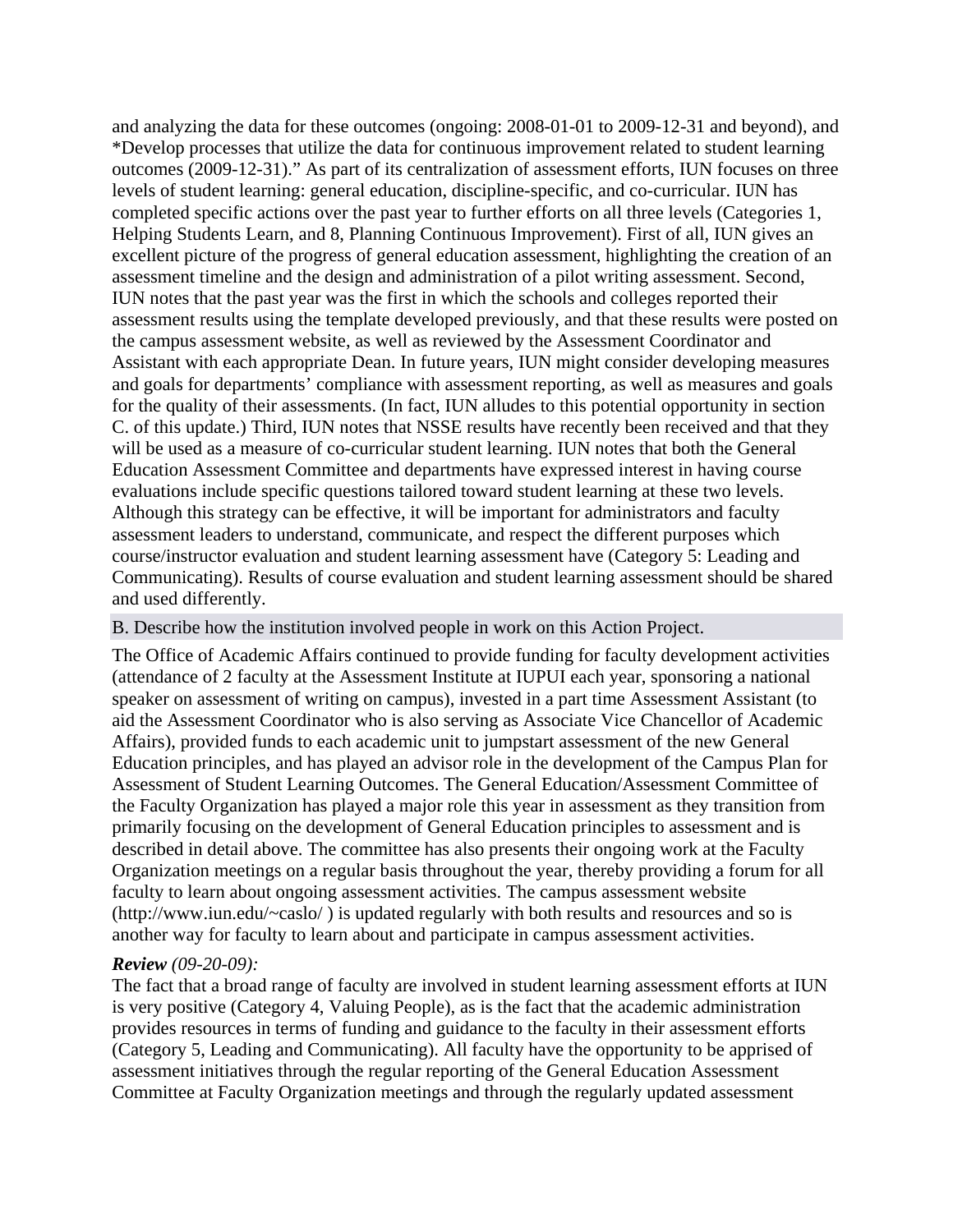## website.

# C. Describe your planned next steps for this Action Project.

This year offers us our first opportunity to compare results and improvement plans reported in 2008 with those reported for 2009. A next major step will be to analyze these results and work to improve the process. The campus will pilot assessment of oral communication, mathematical and scientific reasoning learning outcomes, in anticipation of the 2010-11 timeline date for these assessments. The Office of Academic Affairs, the General Education/Assessment Committee and the Communication, Mathematics and Biology, Geosciences, and Chemistry faculty among others, will be involved in this process. An analysis of our 2009 NSSE data will take place in the fall, shared with the campus community and used to generate targets for improvement. Specifically, our previous NSSE results (2004-2006) and the anticipation of our new 2009 findings has resulted in the Fall Convocation (October 23, 2009) focus on student success this year. A national speaker on student success will kick off a year centered on various models used across the country, an analysis of our current student success programs and plans for the future. We anticipate wide input from the campus by holding sessions for faculty and staff to participate in throughout the 2009-10 school year and some funding should be available for faculty to pilot new student success practices in their courses.

# *Review (09-20-09):*

This year presents IUN with its first opportunity to compare assessment results and improvement plans from 2008 to 2009, thus helping to move the institutional assessment focus from collection of data to analysis and use of data for improvement, the final goal of this entire action project (Categories 7, Measuring Effectiveness, and 8, Planning Continuous Improvement). Continued education efforts are also planned for the Fall Convocation, at which a national expert on student success will speak. In the area of General Education, IUN plans to assess oral communication, as well as mathematical and scientific reasoning next year, and it will develop specific goals related to the recently received NSSE results. These are also natural next steps toward "closing the loop" on efforts to centralize assessment efforts.

D. Describe any "effective practice(s)" that resulted from your work on this Action Project.

As more faculty have become involved in designing assessment plans and beginning to provide data to both the General Education/Assessment Committee and the Assessment Coordinator and more information has been shared with the faculty through Faculty Organization and the CASLO website, we have seen increasing acceptance and support for the importance of a centralized approach to student learning outcome assessment. There is also a growing appreciation of both the amount of work involved in doing assessment as well as the benefits.

## *Review (09-20-09):*

IUN is to be commended for involving faculty in designing assessment plans and for making a concerted effort to communicate assessment initiatives to the University as a whole through its website and its Faculty Organization (Category 5, Leading and Communicating). IUN appears to have found a sound balance between employing outside assessment authorities (through faculty attendance at conferences and bringing national speakers to campus) and using the expertise of its own faculty.

E. What challenges, if any, are you still facing in regards to this Action Project?

Although the culture of assessment is still evolving at IU Northwest, we have made significant